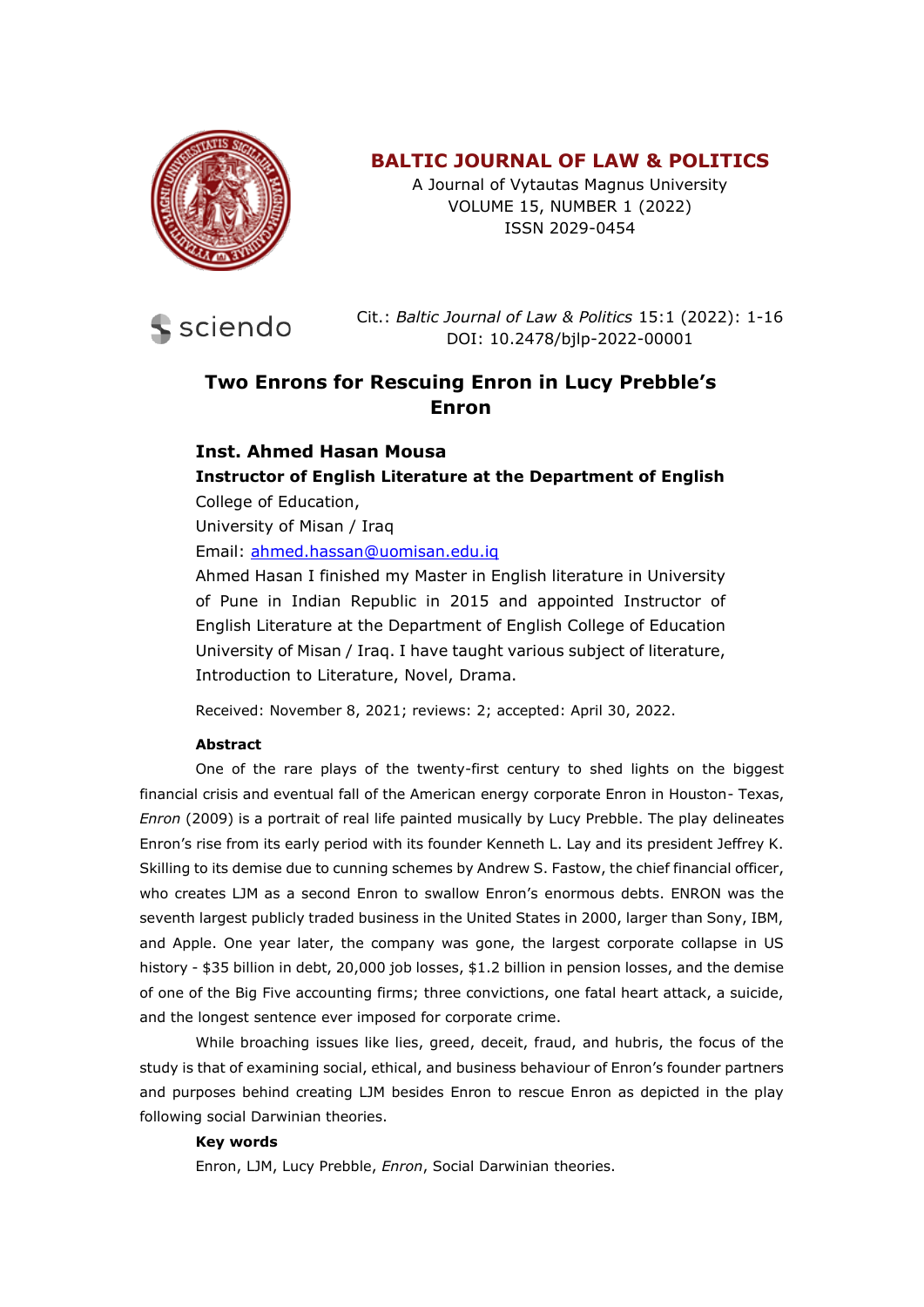## **I. Introduction**

Enron, a play by Lucy Prebble, has become one of the most talked-about theatrical events in London during the previous ten years. The plot of the play is around the financial scandal that occurred at the turn of the twenty-first century and foreshadowed with eerie accuracy the collapse of our financial institutions throughout the world in more recent times.

Enron, once was one of the most successful and largest companies in the history of America, dated back to 1932. But its eventual form was "after federal deregulation of natural gas pipelines" in 1985 when Houston Natural Gas and InterNorth were united (Thomas, 2002). Its CEO was Kenneth Lay who assigned Jeffrey Skilling to developing business strategies of Enron. Skilling hired Andy Fastow as chief financial officer in 1998. Enron's reputation rose rapidly both within and outside of America, with revenues exceeding \$ 100 billion, a stock price of \$ 90, and a Fortune 500 ranking of sixth largest corporation in the world (CBC News, 2006).

In essence, Enron consisted of two companies, the first was commercial for trading commodities and the second was financial responsible for transactions. Its greatest innovations rooted in using the accounting system mark-to-market accounting, the Special Purpose Entities, Enron Online, its conducts of bandwidth trade, and the creation of LJM partnership in 1999 (Moncarz et al., 2006).

Enron's achievements were the keys to its decline especially its investments after the deregulations of electronic power. Its debts span out of control "\$628 million in debt and \$591 million in losses. Special Purpose Entities and LJM were utilized to hide the debts. That disguise did last long. Enron's bankruptcy and scandal were spread. Numerous of the company's founders and executives have been charged with conspiracy, securities fraud, insider trading, and fraud: "Former CEO Kenneth Lay was convicted of six counts of fraud and conspiracy and four counts of bank fraud, but he died of a heart attack before he could be sentenced", Skilling was also guilty for those charges and he was sentenced but he was "released from prison in 2018" (Smith, 2018).

With Enron's typical failure, confidence and trust fell too. This phenomenon did not only have effects on politics and economics, but further on ordinary people's lives. However, it inspired rare writers to immortalize it; among them is the British dramatist Lucy Prebble. Her *Enron* (2009) is based on a globally shocking event of the financial collapse of the American company Enron in 2001. It staged at "Chichester Festival Theatre and Royal Court Theatre in joint production with Headlong Theatre" in 2009 and won Best New Play at the 2009 TMA Theatre Awards" Introduction to *Enron,* (Prebble, 2009). The play frankly charts its rise using real names of its founding partners and dramatically captures the key elements of its debts and decline.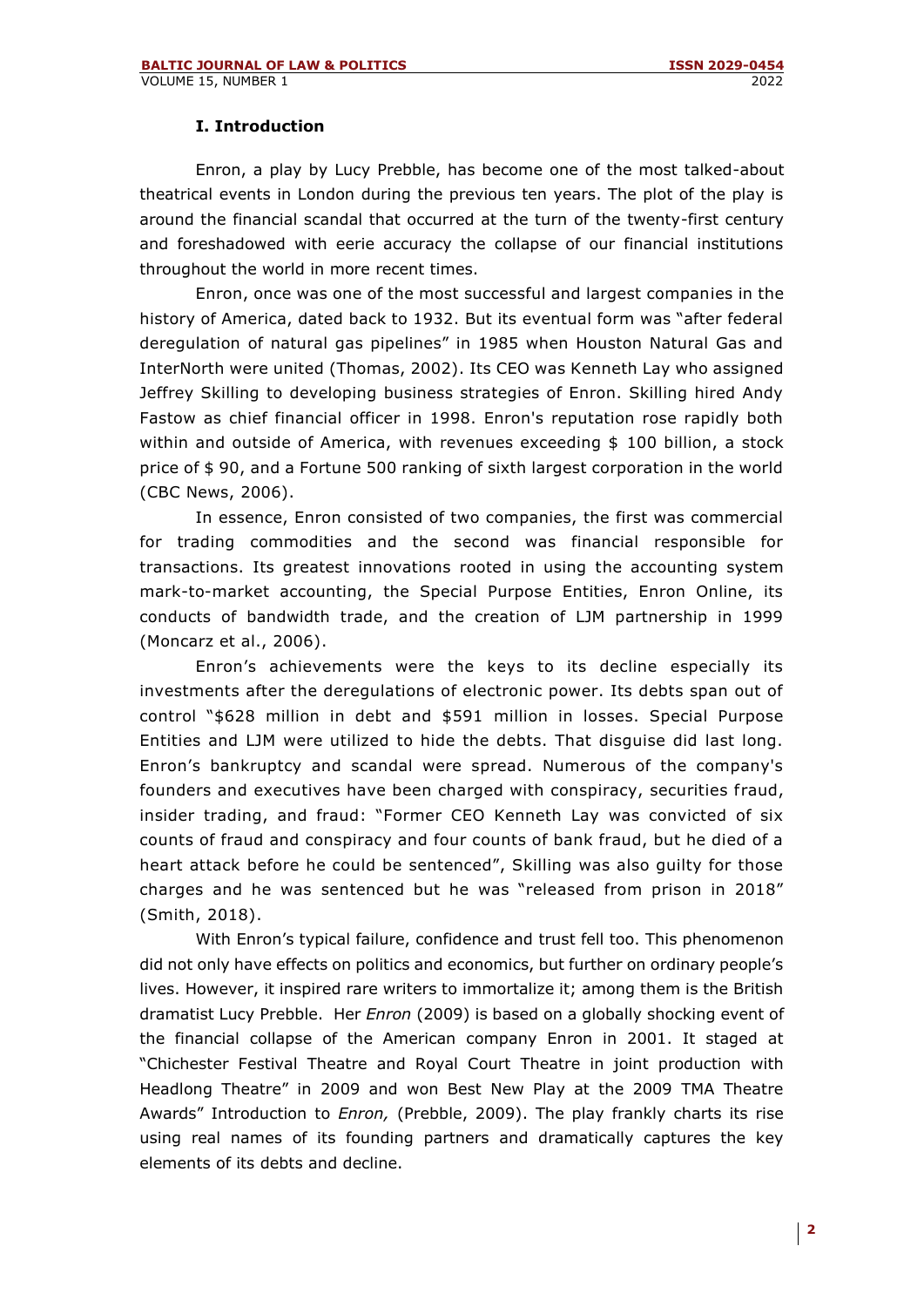#### **II. Methodology and Theoretical Frameworks**

Prebble's *Enron* presents a perspective of the world appeal to animate further than human abilities all through the financial prosperity. Over characters' social, ethical, and business behaviour and words, this human need is compared to a Darwinian strife in which only the fittest can survive. Consequently, the study employs social Darwinian theories to critique Prebble's *Enron*. It is worthy here to shed lights first on Darwinism being the basis for social Darwinian theories.

Darwinism, according to the Lennox (2019), is "a core set of concepts, principles, and methodological maxims that were first articulated and defended by Charles Darwin and that have remained associated with a particular approach to evolutionary questions." (2). Of these principles - which are examined in the play- are variation which Darwin interpreted as "(1) the direct effect of environment; (2) indirect effect through the inheritance of acquired characteristics; (3) habit, use, and disuse; (4) correlation of growth; and (5) compensation or balance" (Bannister, 1979) and struggle for survival and existence which Gruber (1974) defined as "a struggle to develop social forms that enhance cooperation and rational, long-term planning for collective ends rather than shortsighted, individualistic efforts for private gain". Due to the fact that the notions of Darwinian theory are increasingly being applied to understanding social science, human behaviours, and cultural practices, social Darwinian theories emerged.

Dickens (2000) defined social Darwinism as any application of Darwin's theory principles to economics, political systems, social theories, and other fields related to human behaviour and traits. In terms of social Darwinism as Gough et al. (2008) explained variation refers to systems "where power holders successfully control variation (in the economy, in the arts, in ideas) as a primary strategy for maintaining their dominance". Simultaneously, competitions play a role in social life between any two powerful groups, i.e. "during the Cold War between capitalism and communism, or maybe more recently in a battle for supremacy between more and less controlled types of capitalism.". As for Darwinian notions of struggle for existence and survival of the fittest are the hallmarks of the social Darwinian theory. In terms of this theory, they mean only those who are the strongest will survive. Paul (1988) identified them with individuals who have "any advantage, however slight over others, would have the best chance of surviving and procreating their kind". In this case, they are deemed the engines of advancements. The concepts of Social Darwinian theories are admired by economists, industrialists, and capitalists and they are used interestingly in the financial world. In *Enron*, Prebble uses this component to bolster her portrayal of this environment.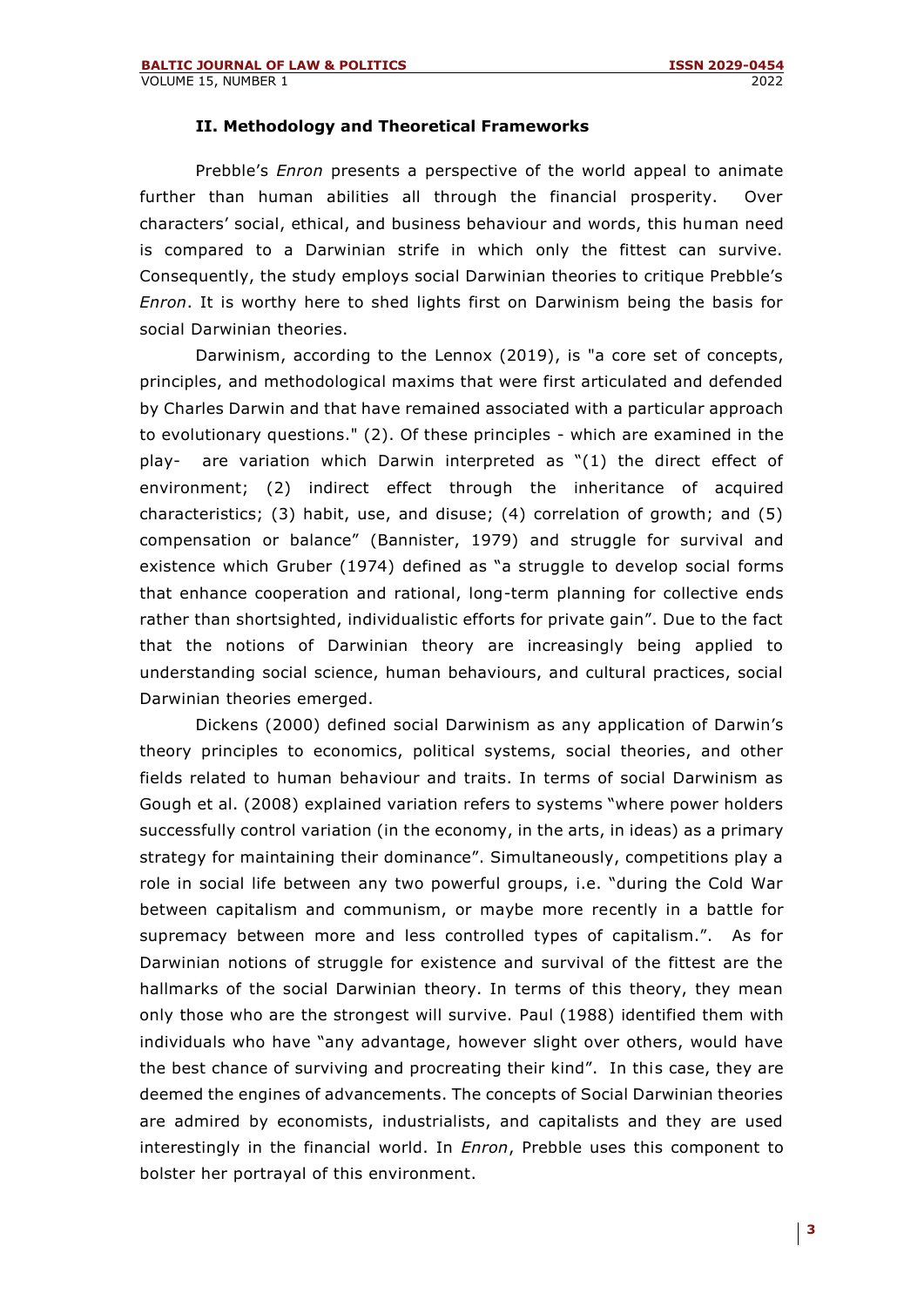## **III. Discussion**

## **LJM: A Mission to Rescue Enron in Enron**

Lucy Prebble is known for her highly nature of reflecting up to date events. Her first play, *The Sugar Syndrome* (2003) touches the influence of cybernetics on people's lives and culture. After the demise of Enron in 2001, Prebble is keen to display her observations on this social phenomenon that influenced people all over the world in a musical style. Hence and as a theatrical response, Prebble wrote *Enron* (2009) to embody this giant corporate.

The play begins with Enron's President Jeffrey Skilling who is planning to create Enron Online as another innovation to be added to Enron's economic boom:

JEFFFREY SKILLING. "(*voice-over*) Enron Online will change the market. It is creating an open, transparent marketplace that replaces the dark, blind system that existed. It is real simple. If you want to do business, you push the button. We're trying to change the world".

(Prebble, Prologue, p. 13)

Skilling's intention to change the world towards the better is a principle of Darwinism. His first step is utilizing mark-to-market accounting system in Enron. Therefore, he is famous as "'mark-to-market'" as introduced by Enron CEO Ken Lay:

LAY. Here's the guy! Jeffrey 'mark-to-market' Skilling…. Our star abroad.

#### (Prebble, 1,1, p. 18)

To enlarge Enron's reputation globally, Skilling makes a party celebrating this new system. Enron CFO Andy Fastow seizes this opportunity to deliver the news that mark-to-market means more incomes, shares, and investments:

FASTOW. Mark-to-market let us show the future / profits. / Hugely liberating –

## (Prebble, 1,1, p. 19)

The tragic flaw of Skilling and Fastow is hubris. They see that they are the only smart in Enron in comparison with the others:

SKILLING. "It doesn't kill you? Everyone standing around celebrating their ignorance"

#### (Prebble, 1,1, p. 20)

Whereas Lay, Skilling, and Fastow are real characters taken from Enron, Claudia Roe, Enron executive) is Prebble's invented character (Billington, 2009b). Her role is to demonstrate tragic flaws of Skilling that drive him to be a tragic hero. Angelaki (2017) affirmed that Skilling is a tragic hero: "Skilling's moment of ultimate humiliation as he sustains penance for his hubris: […] In that moment, like any other tragic hero in radical crisis whose world is collapsing, he is reminded of those he neglected to pursue his blind ambition". Thus, Roe does not agree with Skilling as he describes his employees in the party with ignorant: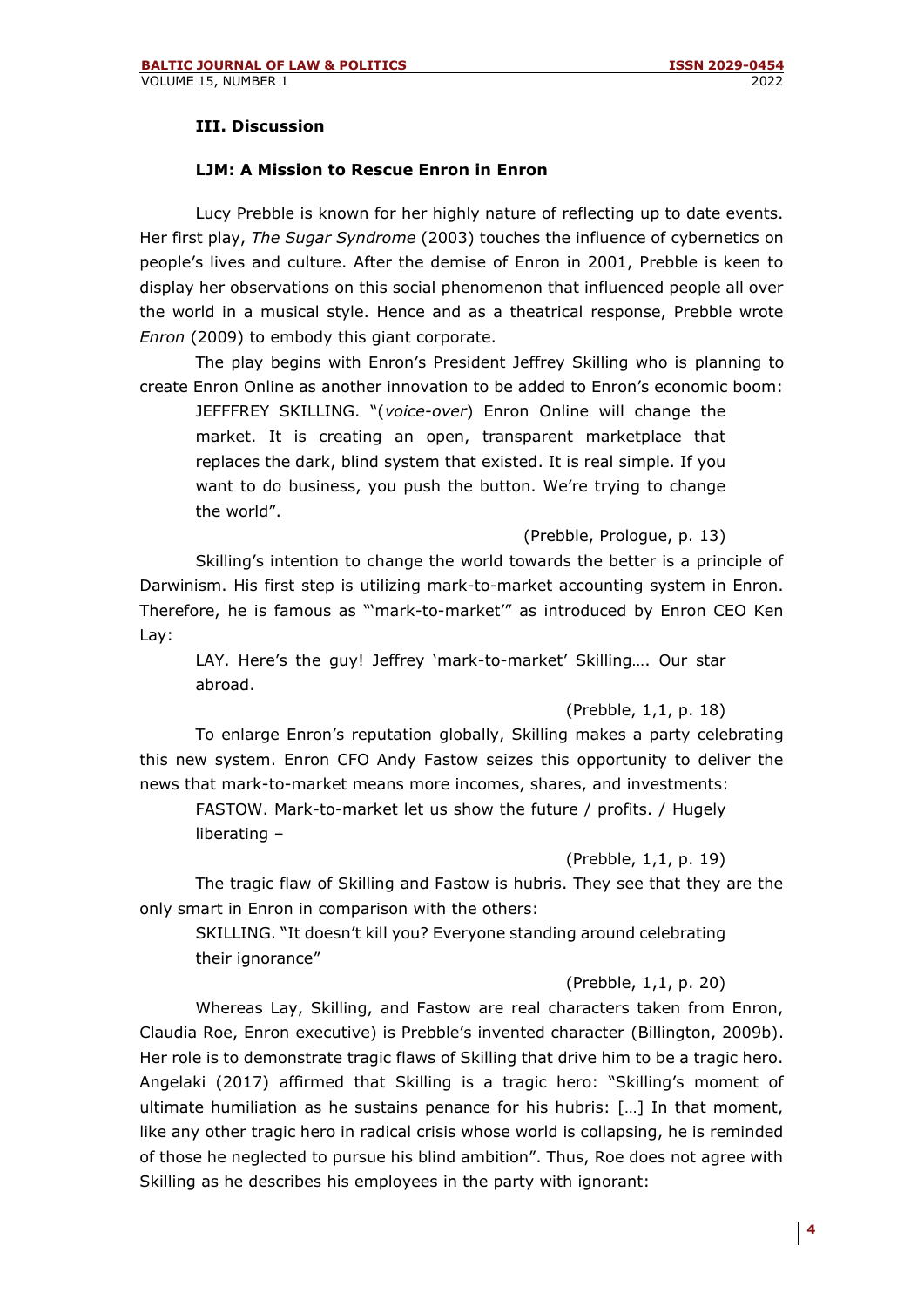ROE. "It's not a celebration of ignorance, Jeff, it's a party". (Prebble, 1,1, p. 20) Instead of regret, Skilling justifies his view with referring to money: SKILLING. These people are getting *paid*.

## (Prebble, 1,1, p. 20)

Letts (2009) argued that there are two flaws in the character of Skilling. The first is his devotion to Darwinism and Richard Dawkins. He uses "their theories of evolutionary selection to justify the abuse of naive investors". The second is that he is in a haste to generate money, prioritizing "profits now" over longer-term economic considerations.

The play refers to comments on the ethical behaviour of Enron's prime movers through criticizing Skilling's act of having sex in the company as shown by the stage direction:

"*In a corporate boardroom, high up,* **Skilling** *and* **Roe** *finish having clothed, quick sex.*"

## (Prebble, 1,2, p. 22)

After entertaining, Roe and Skilling reveal the criteria through which people are employed in large corporates like Enron; competition which is a basic element of success in any company.

ROE. "You know, I read that it's better to hire people who were bullied at school. Cos, you know, they want it more. They've got inbuilt competition."

## (Prebble, 1,2, p. 22)

Another required personal trait for the success of a company reflected in this play is confidence:

LAY. "I believe in God, I believe in democracy and I believe in the company."

## (Prebble, 1,3, p. 28)

The idea of belief is repeated by several characters to symbolize its significance in the play as Megson (2013) stressed "The play is important because it casts belief as the key alchemical agent within the citadels of global capital".

Further, there is ambition which is accompanied hubris in Skilling's and Lay's behaviour. They agree to employ only the most intelligent employees who are fearless enough to do bold business:

SKILLING. "We should be coming up with new ideas. About everything. Employ the smartest people we can find. And have 'em free to look at whatever they want, free from the old assumptions about what this company is." (Prebble, 1,3, p. 31)

Roe's reply indicates that he is the voice of reason: "Sounds like hippy talk to me"

(Prebble, 1,3, p. 31).

The competition between Roe and Skilling over the presidency of Enron reveals the character of each. While Roe is realistic, Skilling is overambitious to be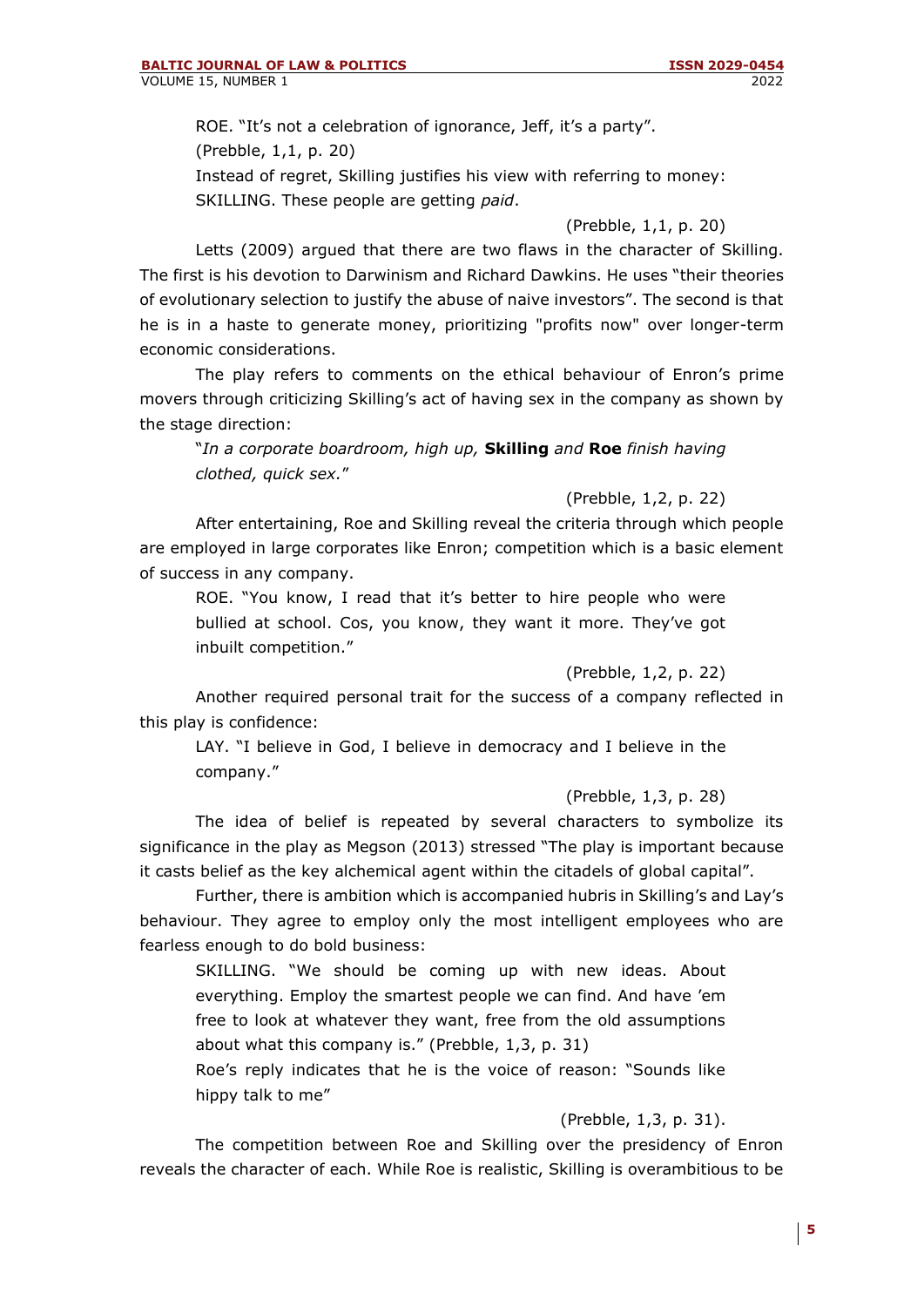true. According to Darwin's survival of the fittest, Skilling's business characteristics make him win the position of Enron's president. In addition, Prebble attributed this decision to toxin masculinity. Lay could not see the differences between the two except male vs. female and thus he took the wrong decision which is the first step towards Enron's death. Skilling starts his work with his strategy in following Darwinism: "I got this company running on Darwinian principles" (Prebble, 1,5, p. 44) since he believes in Darwin's notion of change for existence and survival:

SKILLING. "Charles Darwin showed how an idea can change the world. A single beautiful idea changed the way we look at everything."

(Prebble, 1,5, p. 44)

He connects between nature and business. Since Darwin argued that humans could change their nature, Skilling believes that he can change business:

FASTOW. That we're just animals?

SKILLING. No. We're more. Because now we understand our own nature. And we can use that.

FASTOW. Use it for what?

SKILLING. "For business. Business *is* nature.

FASTOW. Like self-interest and competition?

SKILLING. Exactly. Money and sex motivate people, Andy. And

money is the one that gets their hand off their dick and into work."

(Prebble, 1,5, p. 44-45)

Fastow is smart. He understands Skilling's business mind and gives him the idea of working on electricity.

Under Skilling's presidency, Enron's economy is at peak. His great profits change him into greed. He sells Roe's assets under the name of business. At the time she is struggling to stay at Enron, Skilling is planning to denude her of anything:

ROE. "I'm fighting to survive here!

SKILLING. Either I'm running this company or Ken is."

## (Prebble, 1,7, p. 56)

Skilling sees that he is the smartest businessman in the company. This is another trait qualifies him to be the president of Enron, on the one hand. On the other hand, Roe sees Enron's failure at his hands due to his greed, superiority, and hubris: "ROE. Have you ever failed at anything, Jeffrey Skilling?" (Prebble, 1,7, p. 57).

At the time Enron gets an incredible reputation of having billion dollars, Skilling confess that it is not real:

SKILLING. "I got a problem, Andy. We got great stock price. We're declaring huge profits using mark-to-market. Correctly. But those *actual* profits aren't coming through yet. So.

FASTOW. There's losses.

SKILLING. "That's right. We've got the best business plan, the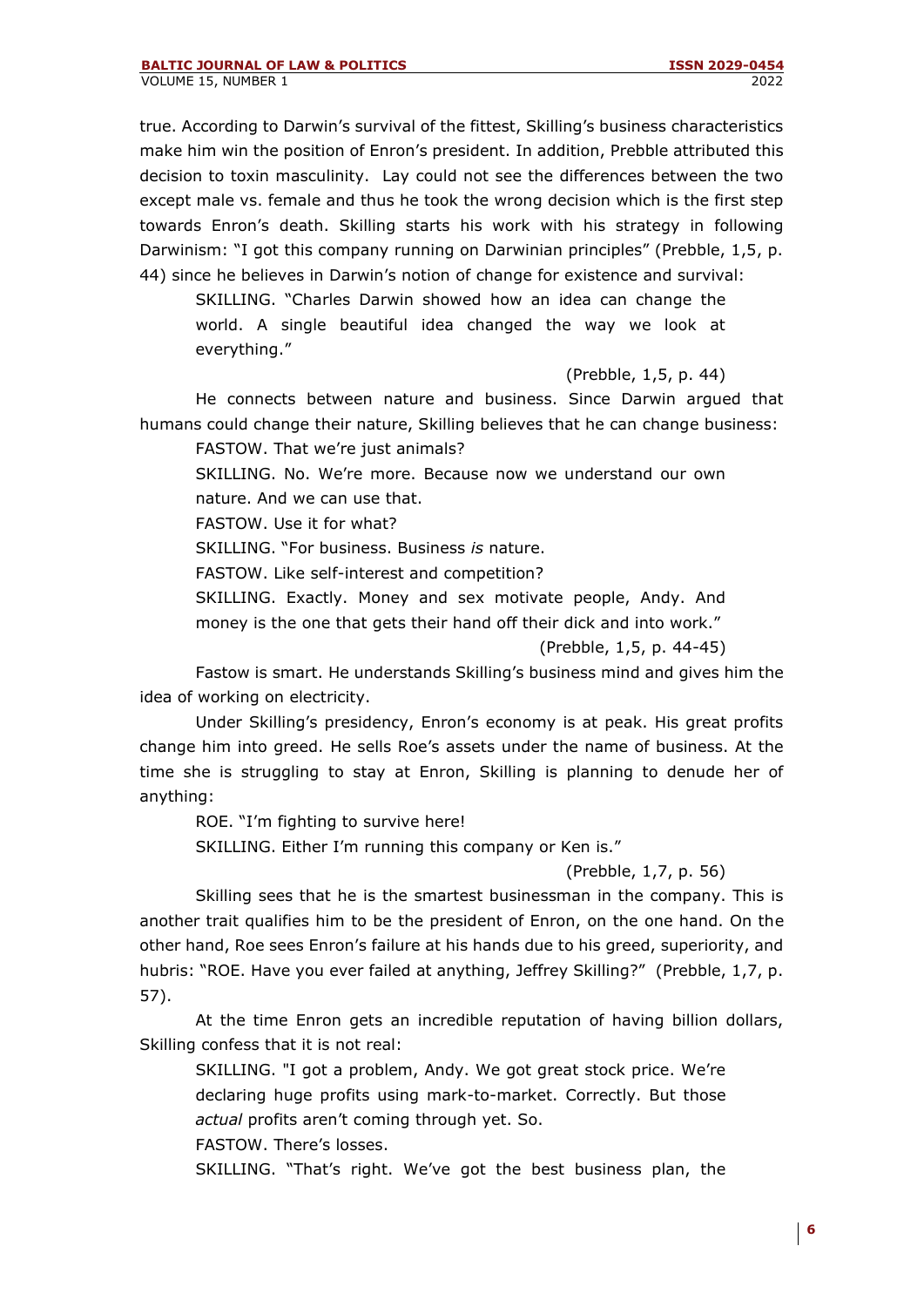highest share price, the smartest graduates. Trouble is. Right now. We're not making any money."

*Long pause.*

(Prebble, 1,8, p. 64)

Skilling hides the truth from all. He still deludes himself and all that Enron is in its heyday:

SKILLING. "I don't know what I'm gonna do. I don't mind taking losses. But I can't report taking losses right now. The gap between the perception and the reality is . . .

*He has one hand up at neck level indicating the high perception and the other he puts lower to indicate the reality.*"

(Prebble, 1,8, p. 65)

He deceives himself that he can change the future of Enron towards the best through electricity deregulation. Actually, this is just a justified excuse to cover his failure:

SKILLING. "If those Washington fucks would just deregulate electricity like Clinton promised, we'd *have* those profits!"

(Prebble, 1,8, p. 65)

As a path for survival, Fastow has the solution to this disaster which is the beginning of fraud journey:

FASTOW. I want to give Enron a mistress.

## (Prebble, 1,8, p. 65)

Fastow is thinking of creating a fake company that Enron lives under its shadow. Here is an implied indication to the female role in rescuing male from disasters. Lay prefers Skilling to Claudia for Enron's better future. From another angle, Fastow chooses female to save it from decline and scandal. Also, for the matter of survival, Skilling welcomes this idea without thinking of it legally and of its results in the future: "That's why I like you, Andy. You're fucking nuts" (Prebble, 1,8, p. 67). For more convince, Fastow goes on to illustrate the supportive role of another Enron which will be a second copy of Enron:

FASTOW. "Having something off the books, even if it's Jenna Jameson in an unmarked folder, your *virtual* mistress – she supports your marriage, strengthens it. We can do the same for a company."

(Prebble, 1,8, p. 67)

Though he admires Fastow's idea, Skilling asks for further clarification, "Explain" and to support it with examples "Example" (Prebble, 1,8, p. 67)

Fastow's ambition to have a second Enron makes him fabulous. He explains its function as follows:

FASTOW. "For those occasions we need to . . . 'offload'. We create a company that exists purely to fulfil Enron's needs."

#### (Prebble, 1,8, p. 67)

The imaginary Enron will just meet the original Enron's needs and solve its financial troubles. Whenever there are debts or loses, the second Enron will absorb them because it is created for this purpose: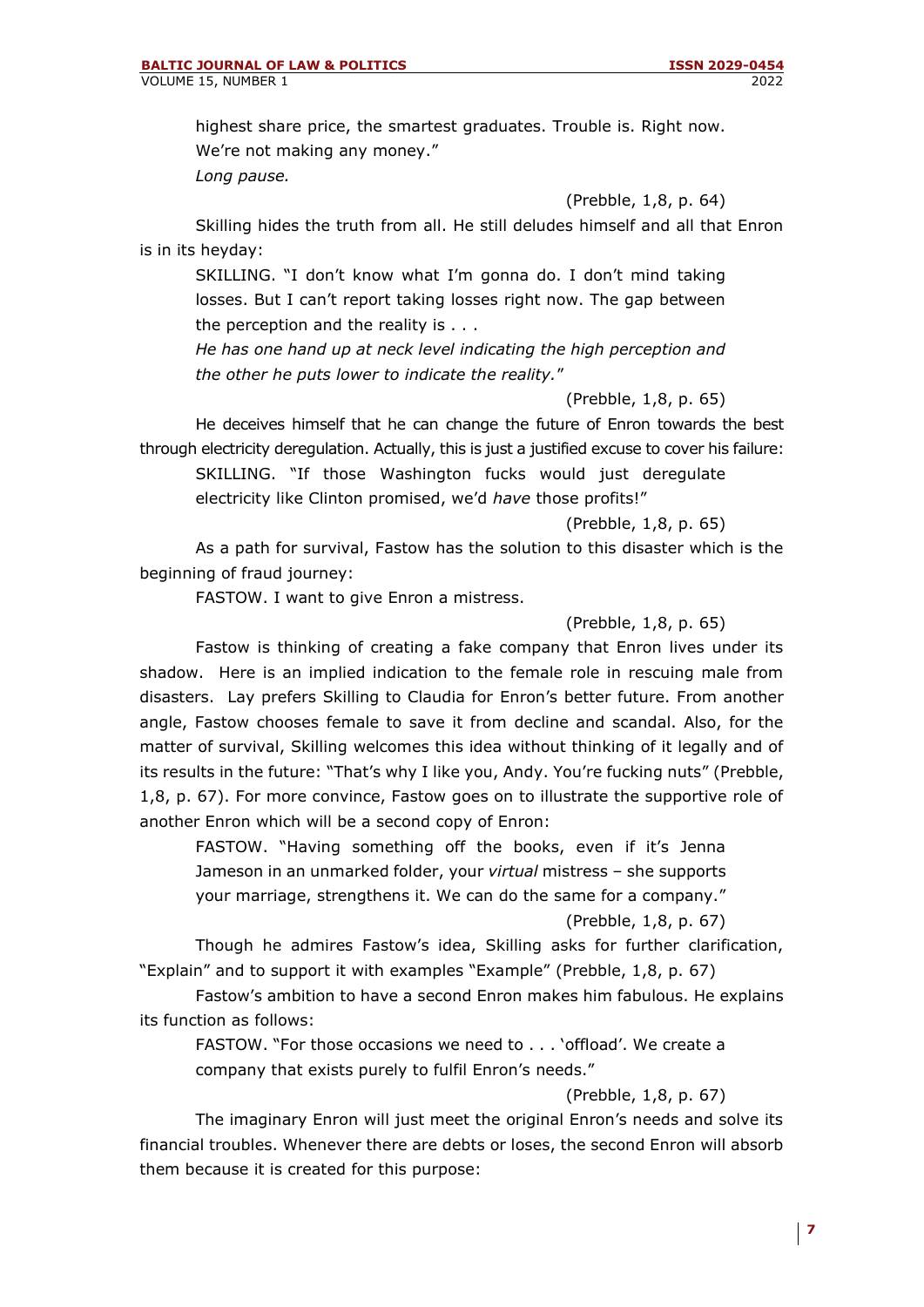FASTOW. "We could push debt, we could push those losses into this other entity, *sell it* to this entity. So we make money *and* move a loss off the books, wait for it to turn to profit-"

## (Prebble, 1,8, p. 67)

Despite that, Skilling is afraid of its costs. In addition, he has fears that it may not work like the first Enron with shares, investments, and assets:

SKILLING. "This isn't one of your theoretical models. A whole investment fund with money enough to buy bad assets off Enron? Who would do that? Who would invest?"

(Prebble, 1,8, p. 67)

This is another tragic flaw, Skilling knows what the type of people Fastow is, yet he follows him because he wants to keep his position as Enron's President. Fastow's reply is illogical:

FASTOW. "Maybe nobody has to invest. We can make the company ourselves. I could use these raptor models. To make a sort of shadow company. A virtual Enron."

(Prebble, 1,8, p. 68)

Here, he confesses his fraud and deceit. He names his company with fake names like, "shadow company" and "virtual Enron", and he employs raptors to deliver a message that there is no second Enron in its economic notion. Lunden (2010) defined these raptors as "a whimsical embodiment of the dummy corporations Fastow, the company's chief financial officer, set up to mask the company's unprofitability". This matter arouses Skilling' wondering: "We can't do business with ourselves –" (Prebble, 1,8, p. 68). This is the first brick of constructing Enron's entities:

FASTOW. Of course not. But. The rules state, if we're gonna do businesswith another entity, it has to be *independent from us*. SKILLING. Exactly.

FASTOW. But. Here's the kicker. To qualify as independent it just means*three per cent* of its capital has to come from independent sources. SKILLING. Only three per cent?

FASTOW. Yeah, so ninety-seven per cent of a whole shadow company could just be . . . Enron stock.

(Prebble, 1,8, p. 68)

Eventually, Skilling can understand that there should be another Enron to rescue Enron:

SKILLING. So Enron can do business with a company that's ninety-

seven per cent Enron?

FASTOW. Sure.

SKILLING. Still gotta find that three per cent.

(Prebble, 1,8, p. 68)

Cunningly, Fastow describes the place of the second Enron with its mission in rescuing Enron from collapse: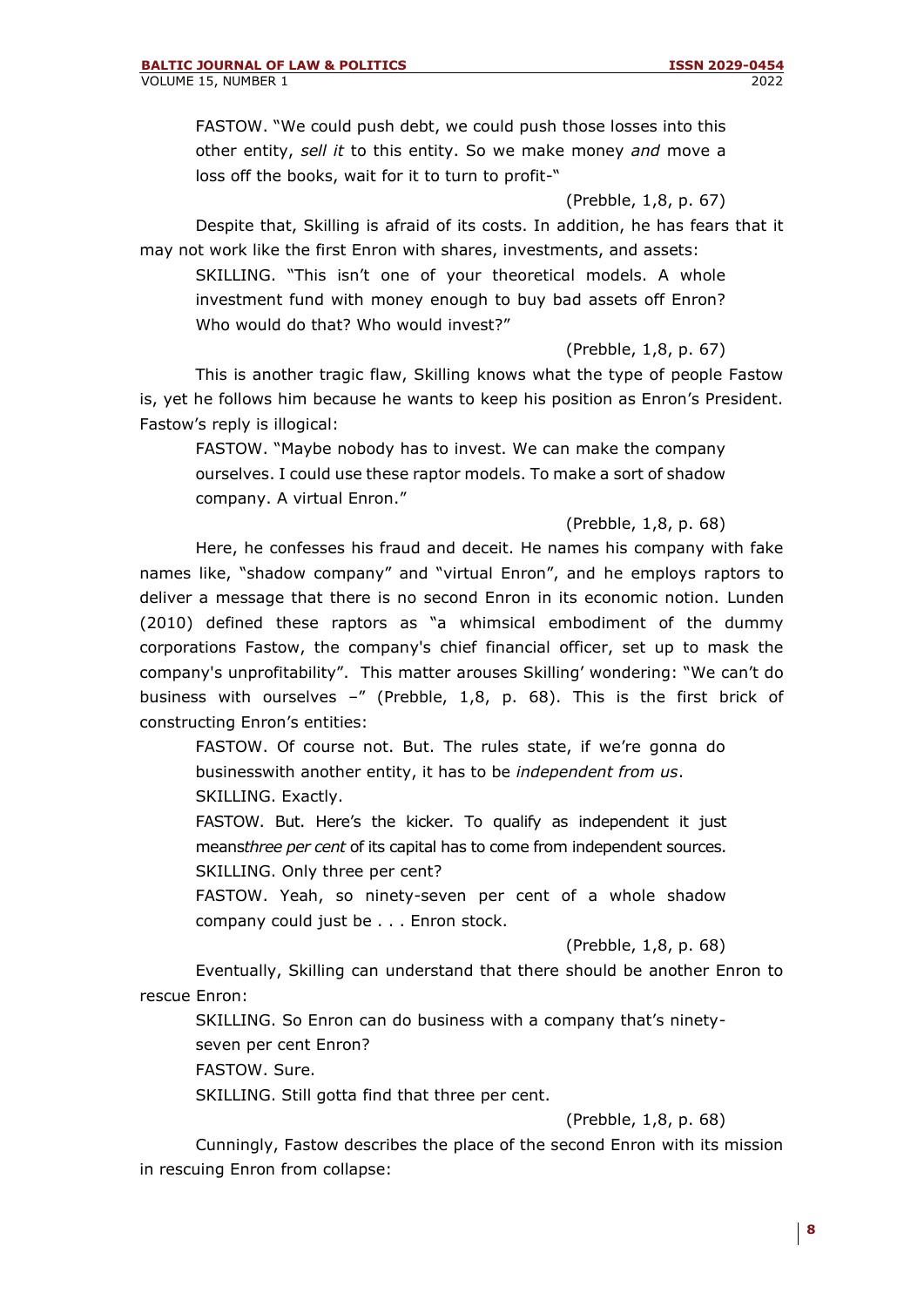**Fastow** *is excitedy scoping out the room they are standing in.* FASTOW. Maybe. Look, say this entity, let's call it . . . LJM. If this room is LJM – it's filled with Enron stock, now we own that, we don't have to pay for and it's worth a great deal. But we need three per cent of it to be real. The equivalent of this desk.

*He walks around clearing the area to make the three per cent clear.* **Fastow** What if this three per cent is a smaller entity, designed the same way, which itself is made up of Enron stock – SKILLING. Except for three per cent.

FASTOW. Yes, wait.

**Fastow** *opens a drawer in the desk and takes out a shoebox that had housed his new Italian shoes. He places it on the desk.* Here. And this three per cent is an even smaller entity . . .

(Prebble, 1,8, p. 68-69)

After approval, it is the time to explain the job of the second Enron which Fastow calls LJM after the abbreviated letters of his family to the Enron policy system.

Prebble's description of LJM in stage direction foreshadows its failure future: "*Below, darkly,* **Fastow***'s lair: a dingy place at the bottom of Enron.***Fastow** *flits happily between complex piles of paperwork, records and maybe screens."*

#### (Prebble, 1,8, p. 60)

The use of adjectives like "darkly", "dingy", "bottom", and "lair" to describe a place of a company is a sign of its failure. For such a huge firm like LJM, it needs money which deems corruption on the part of Skilling and greed on the part of Fastow.

Skilling's approval is not enough. He gathers Arthur Andersen (an accountant), Ramsay and Hewitt (the lawyers of the company), the board, and ken Lay to get their approvals of establishing the second Enron, LJM. Andersen accepts if the lawyers of Enron accept. Ramsay and Hewitt assign this case to the board of Enron on the excuse it is not their business. Actually, their silence due to their observation of the legal violation of establishing LJM but they can reveal that because they want LJM. Sage and Rees (2013) referred to the lack of element of trust in the play: "trust was excessive in and around Enron; rather employees in Enron and Arthur Anderson are shown to willingly sell their trust, their confidence, to aid their careers, their organizations" (p.9). To solidify LJM, Skilling appoints Fastow as its CFO. In conclusion, LJM is established:

LAY. OK. Here's to LJM. *He signs papers in front of him.*

## (Prebble, 1,8, p. 73)

Skilling is overjoyed to see this unbelievable victory. LJM does not only rescue Enron, but also Skilling's power and life: "You've saved my fucking life" (Prebble, 1,8, p. 74). Apparently LJM saves Enron, but in reality its birth paves the way towards Enron's death.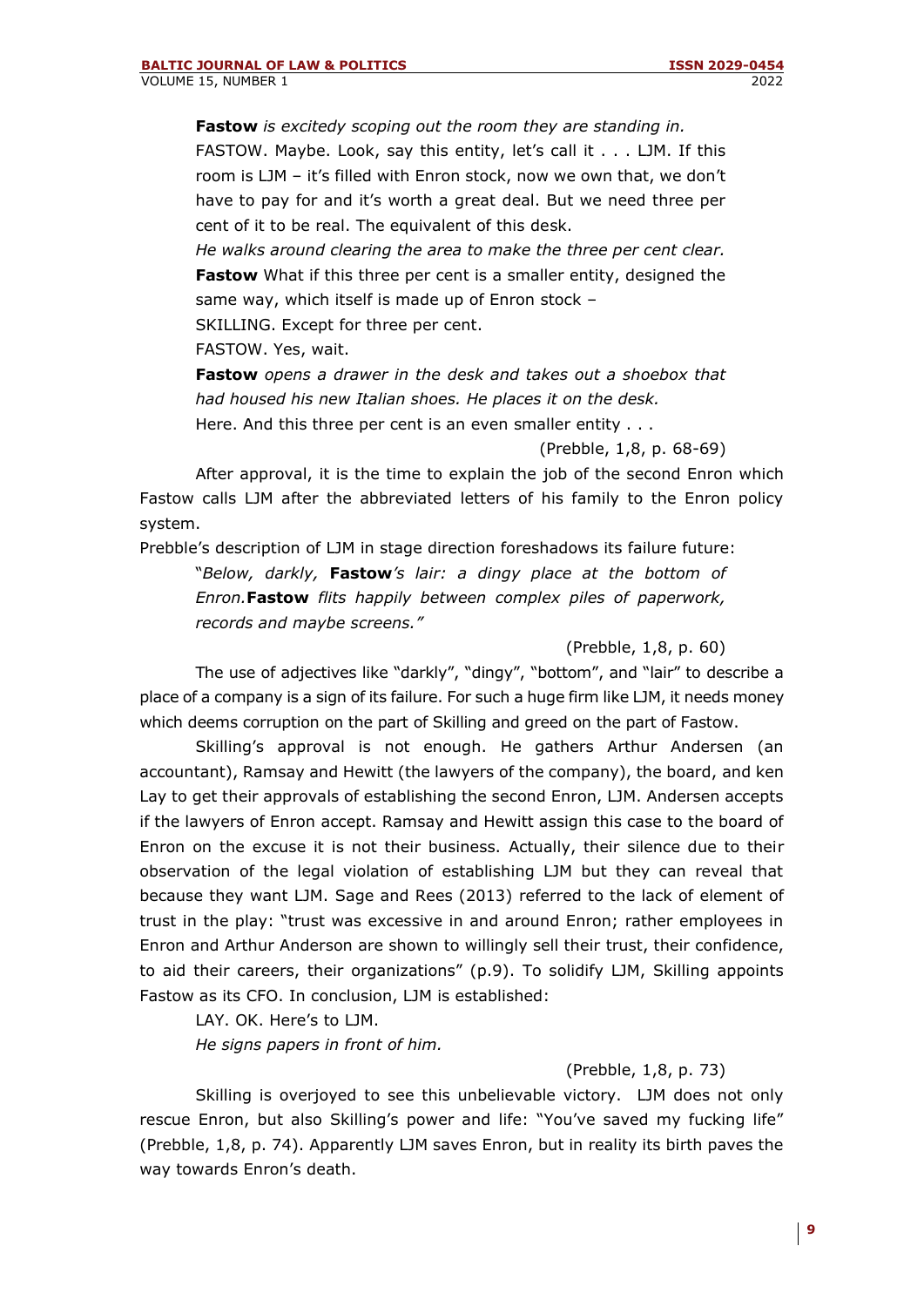The play depicts the works of both companies through they are one. They cannot be parallel. Prebble portrays similarities and contrasts between the two Enrons. The first notable contrast is their places. Whereas Enron is above, LJM lies beneath. This symbolizes the difference between legal and illegal. Above in Enron, Skilling is talking arrogantly with the press about Enron's innovations:

SKILLING. We're aggressive, we take risks, and that's why we're successful. Way I see it, if your executives aren't waking up at four in the morning, their heart beating out of their chest, they're not doing their job.

(Prebble, 1,9, p. 75)

From below, there is Fastow in his lair dresses elegantly and behaves proudly for he has finished constructing his own kingdom, LJM:

FASTOW. "Hi you're talking to Andy Fastow, Chief Financial Officer to the stars. Hey Rex, you fuck, you know how many other divisions are begging for help with their numbers right now?! You're gonna have to hold. Lou baby, . . . . Hold on, I got another one. Yeah yeah yeah, you love me. No I'm not going up to the party. I leave my office, the whole world falls apart, you know what I mean? Don't worry. Everything's developing nicely down here."

(Prebble, 1,9, p. 76)

Arrogance and ego which Skilling and Fastow enjoy in their business behaviour are a point of similarity between the two Enrons.

Another considerable similarity is economic prosperity. Skilling enlarges Enron's productions to include electricity, energy trading, broadband, Video On Demand, and trading bandwidth:

SKILLING. (*turns to everyone*) "Yeah, it's a hell of an Enron idea. If you're not using your bandwidth capacity, we could sell it on. It's tradeable. But people don't think in those terms because it's a virtual commodity. Well, Enron *gets* virtual. We're changing business, we're changing people's lives, we're changing the world."

(Prebble, 1,9, p. 78)

Billington (2009a) remarked that these expansions make "the gap between stock market perception and reality grow[sic] ever greater".

Below, there is Fastow with his raptors working to save Enron from its debts: **Fastow "***turns slowly around to see the other two* **Raptors** *have also taken corporeal form and have crept into LJM"* FASTOW. "Clever girls."

(Prebble, 1,9, p. 80)

Both Enrons welcome 2000 with happiness and developments. At the time Enron invests above, LJM does so too but in a different manner: FASTOW. "You won't believe the investment I got us. You wanted LJM to look official. Well, I've got fifteen million from J.P. Morgan, ten million Credit Suisse, five million from Merrill, everyone wants in with LJM – SKILLING. Everyone wants to invest in our shadow . . . ? Why?!" (Prebble, 2,1, p. 84)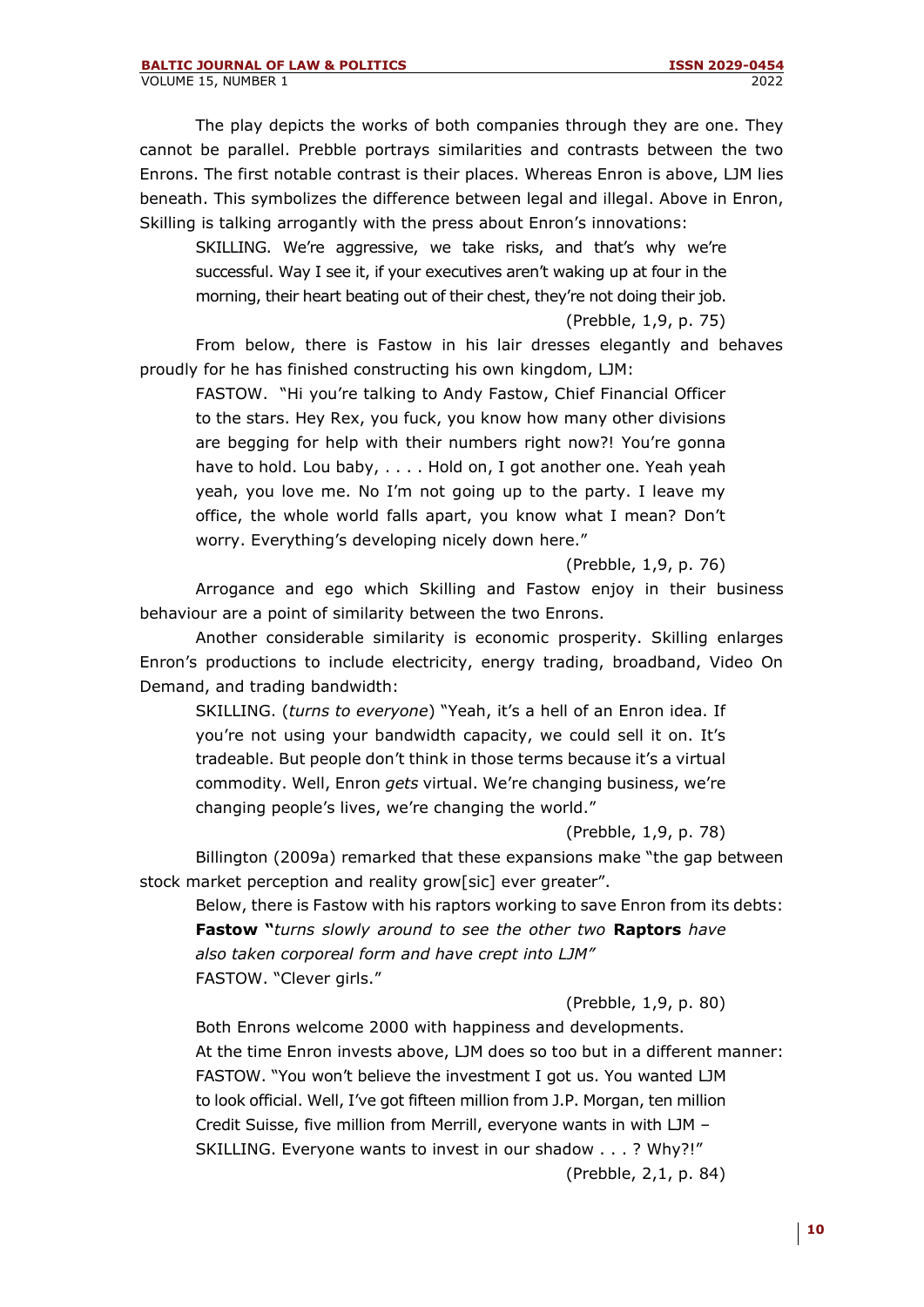A million of dollars goes to LJM instead of to Enron. This arouses Skilling's speculating:

SKILLING. I can't believe it. Everything upstairs is bullshit compared to this.

FASTOW. I know! I think we've found the future of business . . . by accident.

(Prebble, 2,1, p. 86-87)

For his bewilderment, Skilling knows where Enron's debts go. The raptors in LJM start working. They eat Enron's debts:

FASTOW. "These sort of entities, we could never have them publicly at Enron, but LJM doesn't need to show its books. So we can . . . experiment here."

(Prebble, 2,1, p. 87)

It is a plain process of deceit. However, Skilling still holds of LJM and sees it as the only way to save Enron from bankruptcy. Roe tries to open his eyes that he deceives himself and others, but in vein:

ROE. "There's rumours. Is it true Broadband and Electricity aren't bringing in any money? That Video On Demand doesn't even have the technology developed?"

(Prebble, 2,3, p. 94)

Skilling still insists that Enron is strong and it will be stronger after electricity deregulation:

SKILLING. "Why do people talk that way? We'll make those profits. It's like playing poker with these guys who get mad when you win on the last card, 'Why did you stay in? You're not playing properly!' It's *poker*, you idiot. Doesn't matter how you win – as long as you win! When electricity gets deregulated, the cashflow - "

## (Prebble, 2,3, p. 94)

Roe interrupts him hoping to stop his daydreaming by showing how much he is mistaken about the matter of deregulation on which the financial future of Enron depends:

ROE. Oh, grow the fuck up. Electricity won't be deregulated! Ken's not gonna get that kid in the White House!

(Prebble, 2,3, p. 94)

Not only he does not listen to her, Skilling also fires her. Roe is forced to sell all her shares and to leave the building. Here Roe is not just a character. She symbolizes Enron's future.

A meeting point between Enron and LJM is when they reach the climax of their fall:

FASTOW. "Have a little faith.

SKILLING. Faith?! Andy, you gotta understand. I don't have any cash. I can't operate. I have no money."

(Prebble, 2,5, p. 101)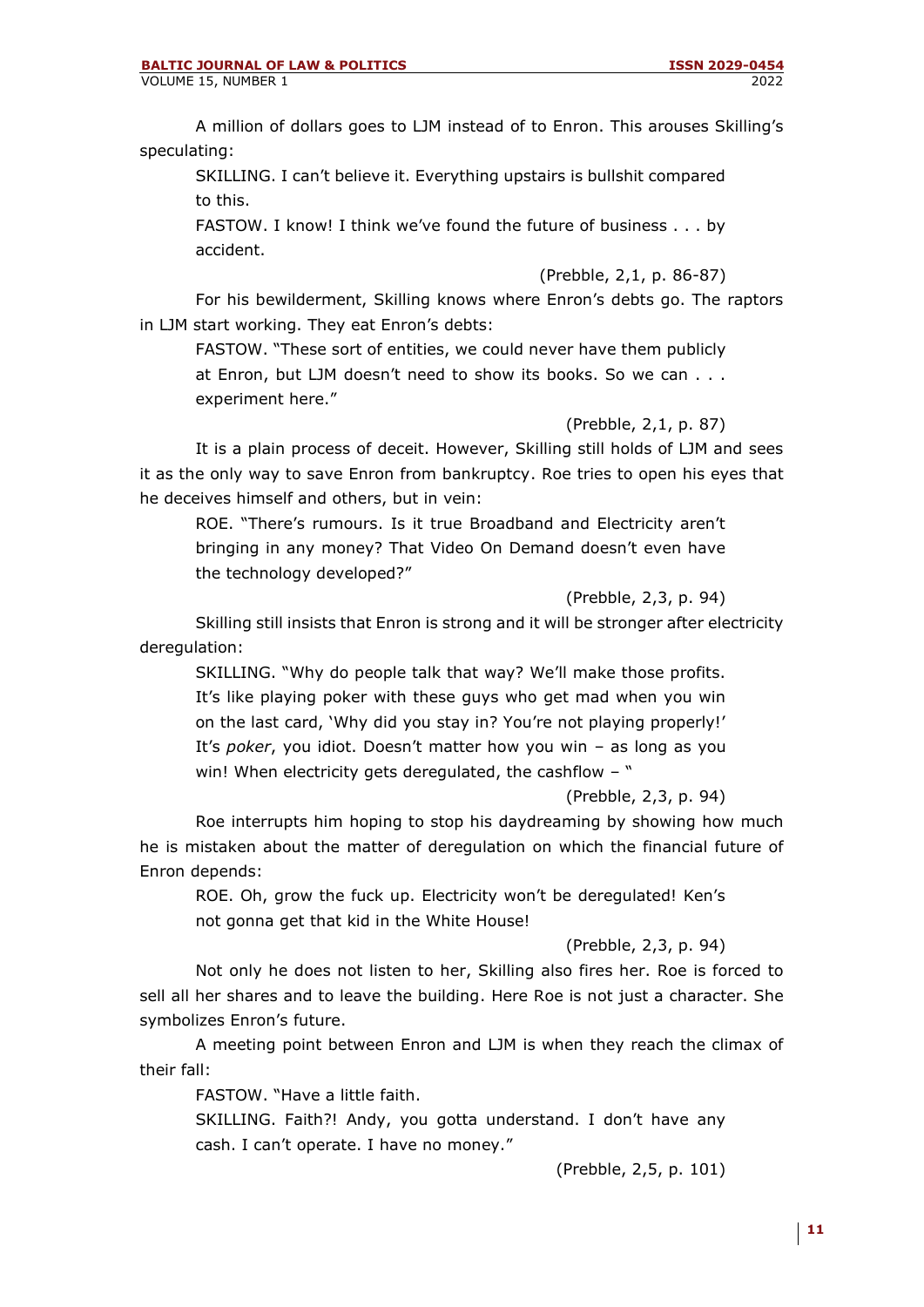Finally, Skilling admits bankruptcy but he cannot declare it publicly. Enron does not have money even for paying salaries to its employees. It has cash flow of four billion dollars. Skilling depends on LJM to solve it but it cannot:

FASTOW. "….I can't make real money.

SKILLING. (*losing control* ) Then what good are you . . . ? What fuckinggood is any of this to me?! Then we're going down, Andy, / and it's your  $-$  "

(Prebble, 2,5, p. 102)

Unfortunately, this is Skilling's moment of realization to the difficult situation he puts himself in. He lied to himself and others with the principle that LJM was born for Enron. The result is that Skilling sells everything to rescue Enron but all his attempts are useless. Consequently, there are civil suits against him due to illegal projects. He runs to Fastow to get rid of debts about a billion dollars and to save Enron. When Fastow states that he cannot, Skilling decides to end LJM:

FASTOW. I don't want to leave LJM.

SKILLING. You're going and you're / (gonna) –

FASTOW. Please don't make me go.

SKILLING. You're Chief Financial Officer –

FASTOW. Jeff, I'm at my best here.

SKILLING. (*violent*) Be a fucking man! You're going to have to choose between LJM and Enron.

(Prebble, 2,8, p. 119)

Since LJM was established to save Enron, Skilling now sacrifices LJM for the life of Enron. As a result, he asks Fastow to destroy LJM so that Enron can live. Fastow is the father of LJM and so he struggles to keep it. However, he fails:

FASTOW. "I'm sorry, girls. I gotta take you off the books.

*He destroys the* **Raptors***.*

FASTOW. I don't care what they say about the company. As long as they don't make me look bad. *He torches LJM."*

(Prebble, 2,8, p. 122)

With LJM's fall, Enron loses its supporter.

In a conference meeting where Analysts, Journalists, and Lay are gathering to hear Skilling's reply to rumours about Enron's bankruptcy. Skilling's arrogance drives him to call one of the important stock analysts "asshole" which makes the matter more complicated. Suddenly, the hall is divided into two parties: half of them with Enron and the other half against it, i.e. with selling their shares. Then the stock price drops rapidly. Skilling tries to stop it but it is too late. He is obliged to sell his shares too. His last attempt to save Enron is to resign.

Enron's economic state is getting worse. It lost 60 per cent of its greatness and value. Lay connects this with terrorism:

LAY. "I'd have a few words to say about September the 11th. Just like America's under attack by terrorism, I think we're under attack, at Enron."

(Prebble, 3,1, p. 131)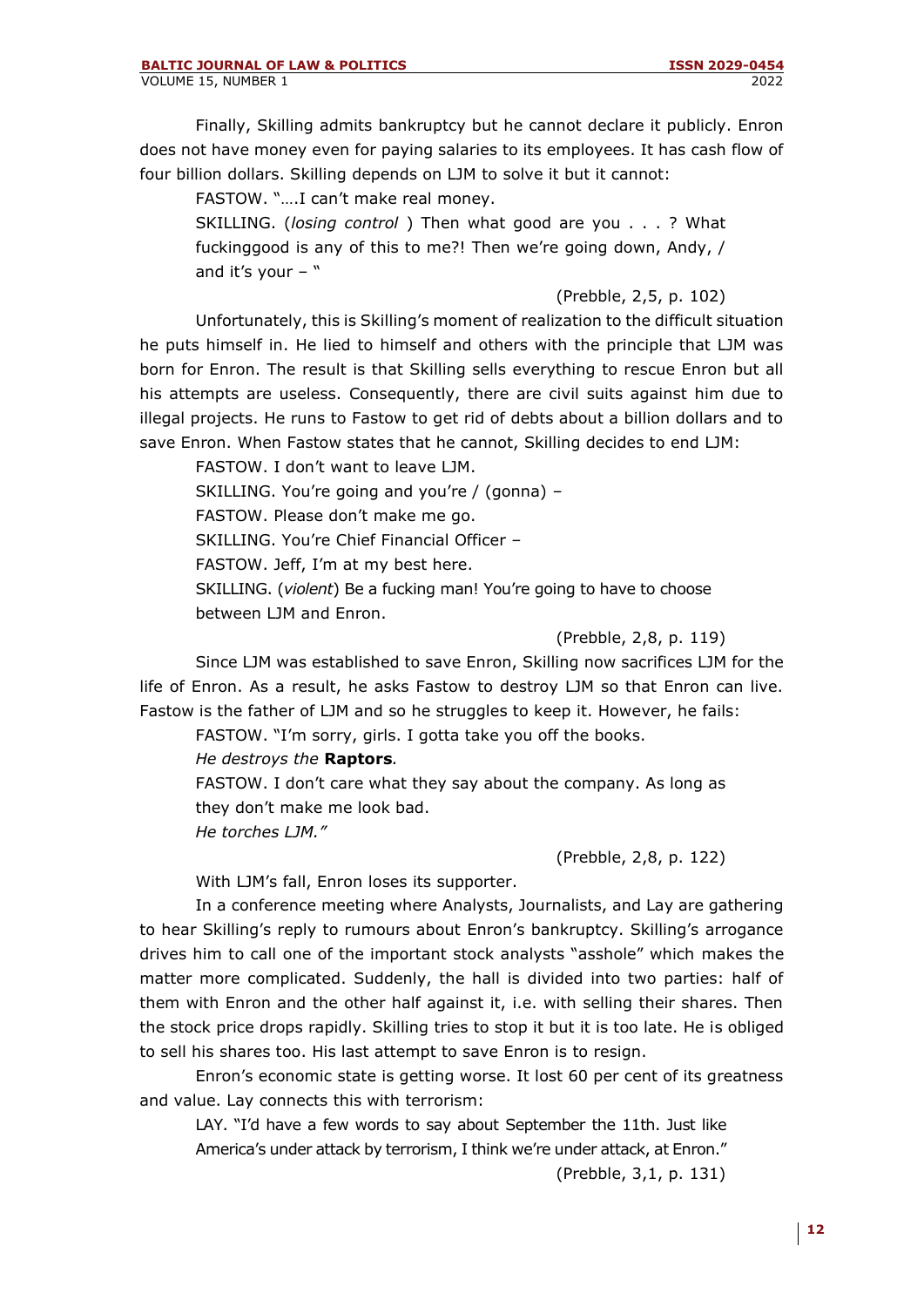However, this declaration does not rescue Enron. News report the fall of Enron after losing everything:

*Collapse.*

NEWS REPORT Today was the greatest corporate bankruptcy in global history, when energy giant Enron filed for bankruptcy. Over 20,000 individuals are said to have lost their employment, health insurance, and pension schemes. The corporation declared bankruptcy after it was discovered to have concealed billions of dollars in debt, prompting an incensed Senate to demand an immediate probe.

## (Prebble, 3,1, p. 131)

The board, lawyers, and accountants of Enron agree that Fastow with his LJM is the reason behind Enron's collapse. Skilling has another view. He observes that all markets collapsed after September events and not only Enron.

Despite justifications, Fastow, Skilling, and Lay are convicted of destroying and stealing Enron. So, they stand before the court. The first one is Fastow, the founder of LJM who is charged of stealing Enron and thus of greed; charges which he cannot deny:

"LAWYER. Were you a hero when you stole from Enron – yes or no? FASTOW. No, I was not.

LAWYER. You must be consumed by an insatiable greed. Is that fair to say?

FASTOW. I believe I was extremely greedy and that I lost my moral compass. I've done terrible things that I very much regret."

(Prebble, 3,3, p. 136)

Skilling's charge is that he was a fool since he did not recognize the negative impact of LJM on Enron:

"LAWYER. Are you smart, Mr Skilling?

SKILLING. Yes.

LAWYER 2. Sure you are. So you knew and understood what Mr Fastow was doing at your company?

FASTOW. We knew and understood that it was wrong.

SKILLING. knew and understood that it was legal."

(Prebble, 3,3, p. 136)

Skilling was always pride of his intelligence and mind, but it seems that he was stupid and ignorant as he thought that LJM was the only solution to rescue Enron. He lied to himself that LJM was a legal company created to support Enron. He was not smart to discover Fastow's theft:

"LAWYER. Did you steal? FASTOW. We stole. We all benefited financially. SKILLING. I would never steal from Enron."

(Prebble, 3,3, p. 136)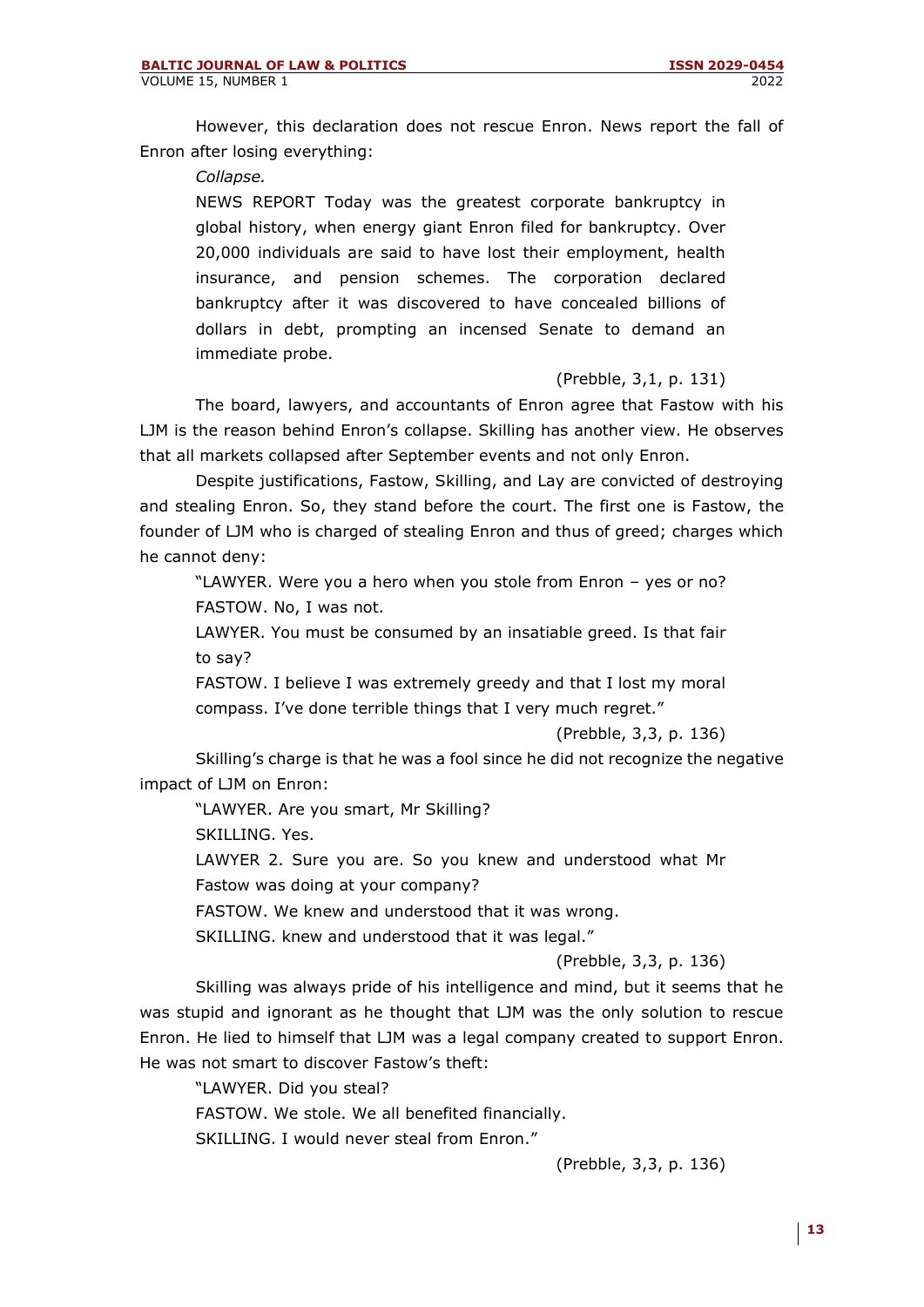Skilling's love for power made him turn a blind eye to Fastow's personal gains and profits:

"LAWYER. Did you profit personally, illegally from LJM? FASTOW. I did." SKILLING. did not know that. LAWYER 2. You did not want to know.

## (Prebble, 3,3, p. 137)

Lawyer 2 puts his finger on the right reason for Enron's destruction. Skilling did not want to know anything illegal about LJM because he wanted it remaining to be the scapegoat for Enron. Debord (1994) criticized this personal trait of Skilling. Skilling betrays Enron the moment he packages truth and sells it as a commodity: "commodities are now all that there is to see, the world we see is the world of the commodity" (p.29). Unlike Skilling is Fastow. He confesses that he betrayed Enron and stole about forty five million dollars while Skilling did not:

LAWYER. How much?

. . . . FASTOW. Around forty five million dollars – LAWYER. Forty five million (!) And how much did Mr Skilling profit personally? FASTOW. None.

(Prebble, 3,3, p. 137)

The trial ends and they are sentenced to put in prison for betraying Enron. Skilling's self-discovery is that he was a victim of his intelligence: "your brilliant stupidity" (Prebble, Epilogue, p. 151). At the end and in the prison, he enumerates the reasons behind Enron's fall that lead to his own fall as well:

SKILLING. All humanity is here. There's Greed, there's Fear, Joy, Faith, Hope . . . And the greatest of these . . . is Money. *The sound of prison doors slamming.*

(Prebble, Epilogue, p. 151)

#### **IV. Result**

One of the most frightening aspects of the play is the way in which, as Stewart points out, no meaningful actions have been made to reverse the wave of deregulation that precipitated the crisis. In the presentation, it is mentioned that while Enron is no longer in existence, the sorts of operations that took place during that time are still taking place now. It does not appear that we have gained any significant knowledge. I believe that most people are not fully cognizant of the repercussions of what is taking place. It is a little like taking your car to the mechanic and getting charged for all kinds of things that are not actually wrong with the automobile, but on a much larger scale than that. The same way that mechanics take advantage of your lack of knowledge about your automobile, there is a lot of flannel wrapped around the economy that keeps consumers in the dark about where their money is going.'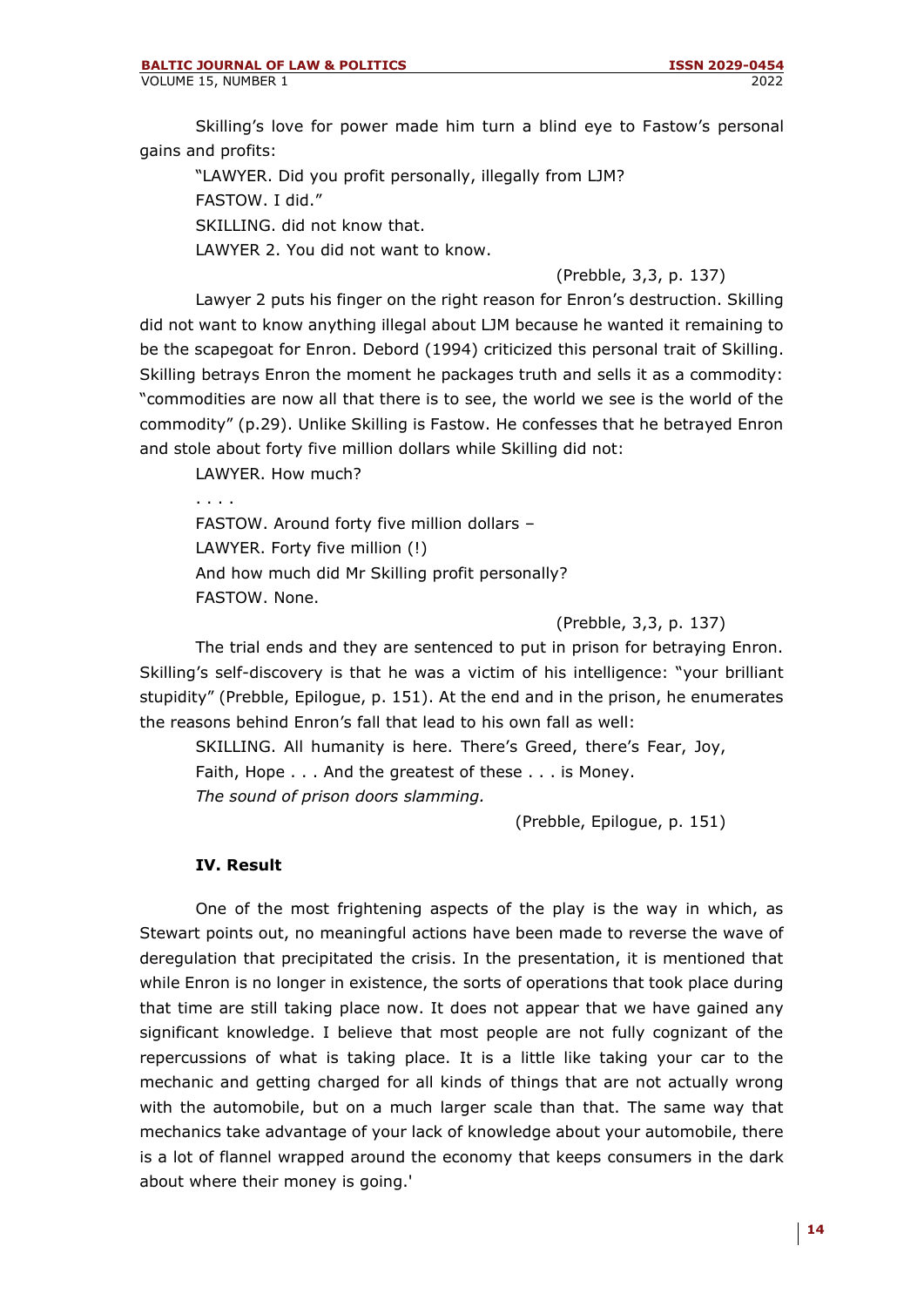So it is a dreary, uninteresting affair? To be sure, there is a lot of hilarity, song, dance, and even dinosaurs on stage throughout the act, which, unless the English critics are mistaken, amounts to an entertaining evening of entertainment. Even more to the point, the play has had a meaningful influence on spectators, as evidenced by a single experience shared by Stewart himself. 'I met a woman who worked in the financial industry in the city and who brought her daughter to Enron,' I recall. "I do not care what I do when I grow up, but I am not going to do what you do," the daughter, who was visibly upset, told her mother immediately after the performance.

## **V. Conclusion**

Prebble's *Enron* provides not only an insight not into the scandal of the big firm Enron but also a reflection of human's business nature. Narrating a true story in a fictional style grants the play timeless feature. Enron's rising is due to Skilling and Fastow and its falling is also because of them and their shadow firm LJM.

Following the examination of the play, the study has criticized the leaders' business behaviour while running large famous companies like Enron with reference to recurring themes of money, reality, power, greed, hubris, and deceit. The protagonists of *Enron* build their existence and greatness on a lie. Their ideal is Darwinian principles. In order to achieve his objective of having power and fame, Skilling deceives himself with Fastow's fake company LJM as the divine god that rescues Enron. Fastow lies to Skilling in creating LJM due to his personal ends. The result is distortion of reality that leads to Enron's unforgettable scandal. Skilling and Fastow share several characteristics. They are framed as masters of the world and the others are ignorant and blind. Their selfishness, ego, and hubris make them consider all including their employees as obstacles in their way towards power and glory. In the end, they pay heavily for their aggressive behaviours. And Prebble succeeds in telling the world that the collapse of this prized corporate is due to the fact that appearance has little connection with reality.

#### **References**

- Angelaki, V. (2017). *Social and Political Theatre in 21st-Century Britain: Staging Crisis*. London: Bloomsbury Publishing.
- Bannister, R. (1979). *Social Darwinism: Science and myth in Anglo-American social thought*. Philadelphia: Temple University Press[. http://hdl.handle.net/10822/547829](http://hdl.handle.net/10822/547829)
- Billington, M. (2009a). *Enron*. The Guardian*.* [https://www.theguardian.com/stage/2009/sep/23/enron](https://www.theguardian.com/stage/2009/sep/23/enron-review)[review](https://www.theguardian.com/stage/2009/sep/23/enron-review)
- Billington, M. (2009b). *Making a drama out of the economic crisis*. The Guardian*.* <https://www.theguardian.com/stage/2009/sep/14/economic-crisis-david-hare-enron>
- CBC News. (2006). *The rise and fall of Enron: a brief history*. CBC News*.* [https://www.cbc.ca/news/business/the-rise-and-fall-of-enron-a-brief](https://www.cbc.ca/news/business/the-rise-and-fall-of-enron-a-brief-history-1.591559)[history-1.591559](https://www.cbc.ca/news/business/the-rise-and-fall-of-enron-a-brief-history-1.591559)